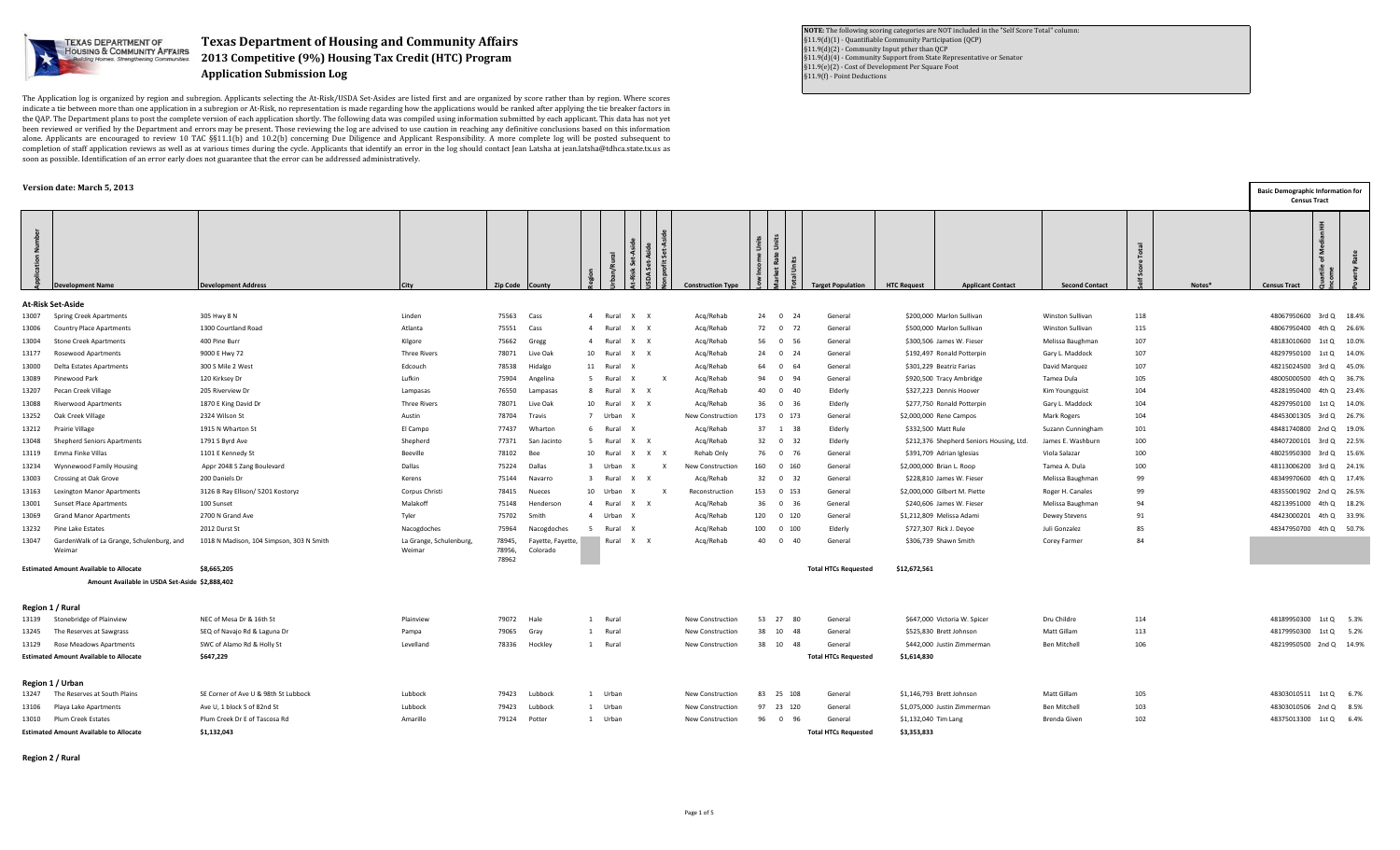| $\vec{z}$      | evelopment Name                                                                   | <b>Development Address</b>                                                                 |                          | <b>Zip Code</b> | County                  |                         |         |                              | <b>Construction Typ</b>              | Jnits<br>Units | Rate                              | <b>Target Population</b>               | <b>HTC Request</b>      | <b>Applicant Contact</b>                                      | <b>Second Contact</b>                 | Notes*               | Ŧ.<br>Σ<br>품<br><b>Census Tract</b>                |       |
|----------------|-----------------------------------------------------------------------------------|--------------------------------------------------------------------------------------------|--------------------------|-----------------|-------------------------|-------------------------|---------|------------------------------|--------------------------------------|----------------|-----------------------------------|----------------------------------------|-------------------------|---------------------------------------------------------------|---------------------------------------|----------------------|----------------------------------------------------|-------|
|                | 13128 Winchester Arms Apartments<br><b>Estimated Amount Available to Allocate</b> | SWC of W Summit Ave & State Hwy 16<br>\$500,000                                            | Comanche                 |                 | 79118 Comanche          | 2 Rural                 |         |                              | New Construction                     |                | 38 10 48                          | General<br><b>Total HTCs Requested</b> | \$434,000               | \$434,000 Justin Zimmerman                                    | Ben Mitchell                          | 112 Region corrected | 48093950200 2nd Q 16.8%                            |       |
|                |                                                                                   |                                                                                            |                          |                 |                         |                         |         |                              |                                      |                |                                   |                                        |                         |                                                               |                                       |                      |                                                    |       |
|                | Region 2 / Urban<br>13246 The Reserves at Maplewood                               | S side of N Regent Dr, E of McNiel Ave                                                     | Wichita Falls            |                 | 76308 Wichita           | 2 Urban                 |         |                              | New Construction                     | 36             | $\overline{0}$<br>36              | General                                |                         | \$571,912 Brett Johnson                                       | Matt Gillam                           | 96                   | 48485012600 2nd Q 8.7%                             |       |
|                | <b>Estimated Amount Available to Allocate</b>                                     | \$571,912                                                                                  |                          |                 |                         |                         |         |                              |                                      |                |                                   | <b>Total HTCs Requested</b>            | \$571,912               |                                                               |                                       |                      |                                                    |       |
|                |                                                                                   |                                                                                            |                          |                 |                         |                         |         |                              |                                      |                |                                   |                                        |                         |                                                               |                                       |                      |                                                    |       |
|                | Region 3 / Rural<br>13115 Abbington Meadows                                       | SWC of Hall Cemetery Rd & S Collins Freeway                                                | Howe                     | 75459           | Grayson                 | $\overline{\mathbf{3}}$ | Rural   |                              | New Construction                     | 39             | 25<br>64                          | General                                |                         | \$500,000 William J. Rea. Jr.                                 | Sean Brady                            | 118                  | 48181001801 1st Q 11.3%                            |       |
|                | 13184 The Village at Forney Crossing                                              | E side of FM 460, N of US Hwy 80                                                           | Forney                   | 75126           | Kaufman                 | $\overline{\mathbf{3}}$ | Rural   |                              | New Construction                     | 57             | - 9<br>66                         | General                                |                         | \$710,000 Stacy Kaplowitz                                     | Mike Rodriguez                        | 115                  | 48257050201 1st Q 3.6%                             |       |
|                | <b>Estimated Amount Available to Allocate</b>                                     | \$536,647                                                                                  |                          |                 |                         |                         |         |                              |                                      |                |                                   | <b>Total HTCs Requested</b>            | \$1,210,000             |                                                               |                                       |                      |                                                    |       |
|                | Region 3 / Urban                                                                  |                                                                                            |                          |                 |                         |                         |         |                              |                                      |                |                                   |                                        |                         |                                                               |                                       |                      |                                                    |       |
|                | 13152 KIRON at Aubrey                                                             | 5700 Hwy 377 S                                                                             | Aubrey                   | 76227           | Denton                  | 3 Urban                 |         |                              | New Construction                     | 100            | 50 150                            | General                                |                         | \$1,238,447 Thomas Huth                                       | Dru Childre                           | 113                  | 48121020103 2nd Q 7.4%                             |       |
| 13140          | Villas at Justin                                                                  | 18 acres off of FM 156 adjacant & S of Bishop Park                                         | Justin                   | 76247           | Denton                  | 3 Urban                 |         |                              | New Construction                     | 130            | 28 158                            | General                                |                         | \$1,500,000 Kecia Boulware                                    | Donna Rickenbacker                    | 111                  | 48121020308 2nd Q 5.4%                             |       |
| 13240<br>13102 | Summit Place<br>Reserve at McAlister                                              | SW Corner of Merit Dr & Hwy 635<br>N of McAlister Rd & E of Hemphill St                    | Dallas<br>Fort Worth     | 75251<br>76028  | Dallas<br>Tarrant       | 3 Urban<br>3 Urban      |         |                              | New Construction<br>New Construction |                | 75 23 98<br>112  12  124          | General<br>Elderly                     |                         | \$1,487,000 Lisa Stephens<br>\$1,238,974 Chris Applequist     | Mitchell Friedman<br>Brian M. McGeady | 109<br>108           | 48113013200 1st Q<br>48439111016 1st Q 1.9%        | 8.3%  |
| 13124          | <b>Serenity Place Apartments</b>                                                  | 3124 Denley                                                                                | Dallas                   | 75216           | Dallas                  | 3 Urban                 |         | $\times$                     | New Construction                     | 45             | $\mathbf{0}$<br>45                | <b>Supportive Housing</b>              |                         | \$451,191 Sherman Roberts                                     | Will Henderson                        | 108                  | 48113005700 4th Q                                  | 41.1% |
| 13214          | Flora Street Lofts                                                                | 2121 Flora                                                                                 | Dallas                   | 75201           | Dallas                  | 3 Urban                 |         |                              | New Construction                     | 39             | 8<br>-47                          | General                                |                         | \$500,000 Graham Green                                        | Ben Reavis                            | 108                  | 48113002100 1st Q 4.6%                             |       |
| 13259          | The Millennium - McKinney                                                         | NEQ of McKinney Ranch Prky & Stacy Rd                                                      | McKinney                 | 75070           | Collin                  | 3 Urban                 |         |                              | New Construction                     | 130            | 34 164                            | General                                |                         | \$1,500,000 Brandon Bolin                                     | Alan McDonald                         | 108                  | 48085030513 1st Q 12.3%                            |       |
| 13064          | HomeTowne on Magnolia                                                             | NWC of US 380 & FM 1385                                                                    | Savannah                 | 76227           | Dentor                  | 3 Urban                 |         |                              | New Construction                     | 117            | 45 162                            | General                                |                         | \$1,500,000 Kenneth W. Fambro, II                             | Christina Schwartz                    | 107                  | 48121020105 2nd Q 7.6%                             |       |
| 13023          | Patriot's Crossing (formerly known as Veteran's P 4623 S Lancaster Road           |                                                                                            | Dallas                   | 75216           | Dallas                  | 3 Urban                 |         | $\times$                     | <b>New Construction</b>              | 150            | 0 150                             | General                                | \$1,499,292 Yigal Lelah |                                                               | Claire Palmer                         | 106                  | 48113005700 4th Q 41.1%                            |       |
| 13044          | Villas of Vanston Park                                                            | 4540 Gus Thomasson Road                                                                    | Mesquite                 | 75150           | Dallas                  | 3 Urban                 |         |                              | New Construction<br>New Construction | 113            | 47 160                            | General                                |                         | \$1,500,000 Joseph Agumadu                                    | Vanessa Hardy                         | 106                  | 48113018001 3rd Q 12.3%                            |       |
| 13045<br>13058 | Evergreen at Murphy Senior Community<br>Evergreen at Hebron Senior Community      | 401 W FM 544<br>2200 Block of Parker Road                                                  | Murphy<br>Hebron         | 75094<br>75010  | Collin<br>Dentor        | 3 Urban<br>3 Urban      |         | $\mathsf{x}$<br>$\mathbf{x}$ | <b>New Construction</b>              | 132<br>136     | $0$ 132<br>0 136                  | Elderly<br>Elderly                     |                         | \$1,500,000 Brad Forslund<br>\$1,500,000 Brad Forslund        | Becky Villanueva<br>Becky Villanueva  | 106<br>106           | 48085031313 1st Q<br>48121021625 1st Q 0.4%        | 3.0%  |
| 13145          | Mariposa at Elk Drive                                                             | Appr 100 block Elk Dr, NWQ Elk Dr & SE John Jones Dr                                       | Burleson                 | 78676           | Johnson                 | 3 Urban                 |         |                              | New Construction                     | 117            | 63 180                            | Elderly                                |                         | \$1,500,000 Stuart Shaw                                       | Casey Bump                            | 106                  | 48251130215 1st Q                                  | 1.1%  |
| 13138          | Mariposa at Woodbridge                                                            | Appr S of intersection of McCreary Rd & W Kirby (aka FM 544) on<br>McCreary Rd (East Side) | Wylie                    | 75098           | Collin                  | 3 Urban                 |         |                              | New Construction                     |                | 120 60 180                        |                                        |                         | \$1,500,000 Stuart Shaw                                       | Casey Bump                            | 106                  | 48085031317 1st Q 3.3%                             |       |
| 13090          | Residences at Caruth Lake                                                         | 1049 Williams St                                                                           | Rockwall                 | 75087           | Rockwall                | 3 Urban                 |         | $\times$                     | New Construction                     | 57             | 3 60                              | General                                |                         | \$998,472 Dan Allgeier                                        | Monique Allen                         | 104                  | 48397040200 1st Q 0.6%                             |       |
| 13186          | Desoto Senior Living                                                              | SW Corner of S Westmoreland Rd & W Belt Line Rd                                            | Desoto                   | 75115           | Dallas                  | 3 Urban                 |         |                              | New Construction                     | 120            | 12 132                            | Elderly                                |                         | \$1,500,000 Deepak P. Sulakhe                                 | Jason Lain                            | 104                  | 48113016612 1st Q                                  | 1.7%  |
| 13249          | Old Town Plaza Apartments<br>13091 Heritage Park Vista - Phase Two                | Leonard St & E Walters St<br>8729 Ray White Rd                                             | Lewisville<br>Fort Worth | 75057           | Denton<br>76244 Tarrant | 3 Urban<br>3 Urban      |         |                              | New Construction                     | 80             | 112 28 140<br>5 85                | General                                |                         | \$1,500,000 Deepak P. Sulakhe<br>\$1,095,676 Therese Allgeier | Jason Lain<br>Robert G. Hoskins       | 102<br>99            | 48121021618 3rd Q 13.7%<br>48439113921 1st Q 7.8%  |       |
|                | <b>Estimated Amount Available to Allocate</b>                                     | \$10,068,816                                                                               |                          |                 |                         |                         |         |                              | New Construction                     |                |                                   | Elderly<br><b>Total HTCs Requested</b> | \$23,509,051            |                                                               |                                       |                      |                                                    |       |
|                |                                                                                   |                                                                                            |                          |                 |                         |                         |         |                              |                                      |                |                                   |                                        |                         |                                                               |                                       |                      |                                                    |       |
|                | Region 4 / Rural<br>13114 Abbington Estates                                       | Appr 250' S of Veterans Memorial Prky on Arnold Paul Rd                                    | Canton                   | 75103           | Van Zandt               | $\overline{4}$          | Rural   |                              | New Construction                     | 40             | 40<br>-80                         | General                                |                         | \$500,000 William J. Rea, Jr.                                 | Sean Brady                            | 118                  | 48467950600 1st Q 14.0%                            |       |
|                | 13032 StoneLeaf at Eustace                                                        | 320 FM 316                                                                                 | Eustace                  | 75124           | Henderson               | 4 Rural                 |         |                              | New Construction                     | 45             | $\overline{4}$<br>49              | General                                |                         | \$656,094 Victoria Sugrue                                     | <b>Ben Dempsey</b>                    | 116                  | 48213950500 1st Q 12.1%                            |       |
|                | 13173 Canton Village Homes                                                        | SW intersection of IH-20 & Edgewood Rd (aka FM 859)                                        | Canton                   | 75103           | Van Zandt               | 4 Rural                 |         |                              | New Construction                     | 65             | 15<br>80                          | General                                |                         | \$619,000 Doak Brown                                          | Leslie Holleman                       | 116                  | 48467950600 1st Q 14.0%                            |       |
| 13073          | Lakeland Villas                                                                   | 1390 CR 4628                                                                               | Athens                   | 75751           | Henderson               | 4 Rural                 |         |                              | New Construction                     | 49             | $\overline{0}$<br>49              | General                                |                         | \$482,650 Jay Milam                                           | Jack Jenks                            | 114                  | 48213950300 1st Q 11.9%                            |       |
|                | 13011 Villas at Henderson                                                         | W Fordall St                                                                               | Henderson                | 75652           | Rusk                    | 4 Rural                 |         | $\times$                     | New Construction                     | 80             | $\overline{0}$<br>80<br>52  4  56 | General                                | \$1,254,960 Jay Collins | \$747.187 Emanuel H. Glockzin, Jr.                            | Brenda Given                          | 109<br>108           | 48401950800 2nd Q 12.7%<br>48183010600 1st Q 10.0% |       |
|                | 13235 Pinecrest Park<br><b>Estimated Amount Available to Allocate</b>             | Lots 6 & 7 off Whipporwill, Pinecrest Addition #1<br>\$1,254,962                           | Kilgore                  | 75662 Gregg     |                         | 4 Rural                 |         |                              | New Construction                     |                |                                   | Elderly<br><b>Total HTCs Requested</b> | \$4,259,891             |                                                               | Pixie Stracener                       |                      |                                                    |       |
|                |                                                                                   |                                                                                            |                          |                 |                         |                         |         |                              |                                      |                |                                   |                                        |                         |                                                               |                                       |                      |                                                    |       |
|                | Region 4 / Urban<br>13242 Saige Meadows                                           | SEQ of Hwy 69 & Experimental Station Rd/James Fair Pkwy                                    | Tyler                    | 75706 Gregg     |                         |                         | 4 Urban |                              | New Construction                     | 82             | 10<br>92                          | General                                |                         | \$1,163,876 Lisa Stephens                                     | Michael Wohl                          | 106                  | 48423001601 4th Q 29.8%                            |       |
|                |                                                                                   |                                                                                            |                          |                 |                         |                         |         |                              |                                      |                |                                   |                                        |                         |                                                               |                                       |                      |                                                    |       |
|                | 13037 The Preserve at the Crossing                                                | SWQ of Three Lakes Pkwy & Crosswater Dr, TBD Crosswater Dr                                 | Tyler                    | 75703 Smith     |                         | 4 Urban                 |         |                              | New Construction                     |                | 124 20 144                        | Elderly                                |                         | \$1,409,847 Tracy Ambridge                                    | Tamea Dula                            | 88                   | 48423001905 1st Q 6.1%                             |       |
|                | <b>Estimated Amount Available to Allocate</b>                                     | \$1,163,876                                                                                |                          |                 |                         |                         |         |                              |                                      |                |                                   | <b>Total HTCs Requested</b>            | \$2,573,723             |                                                               |                                       |                      |                                                    |       |
|                | Region 5 / Rural                                                                  |                                                                                            |                          |                 |                         |                         |         |                              |                                      |                |                                   |                                        |                         |                                                               |                                       |                      |                                                    |       |
|                | 13018 Hudson Providence                                                           | NWQ of Hwy 94 W of Hudson Heights                                                          | Hudson                   | 75904           | Angelina                | 5 Rural                 |         |                              | New Construction                     | 80             | 80<br>- 0                         | Elderly                                |                         | \$871,803 Miranda Ashline                                     | Tamea Dula                            | 105                  | 48005000301 1st Q 13.8%                            |       |
|                | 13005 Tower Village                                                               | Tower Rd & Park St                                                                         | Nacogdoches              |                 | 75961 Nacogdoches       | 5 <sub>5</sub>          | Rural   |                              | New Construction                     | 36             | $\overline{0}$<br>-36             | General                                |                         | \$805,000 Mark Musemeche                                      | Ofelia Elizondo                       | $102\,$              | 48347951000 4th Q 34.9%                            |       |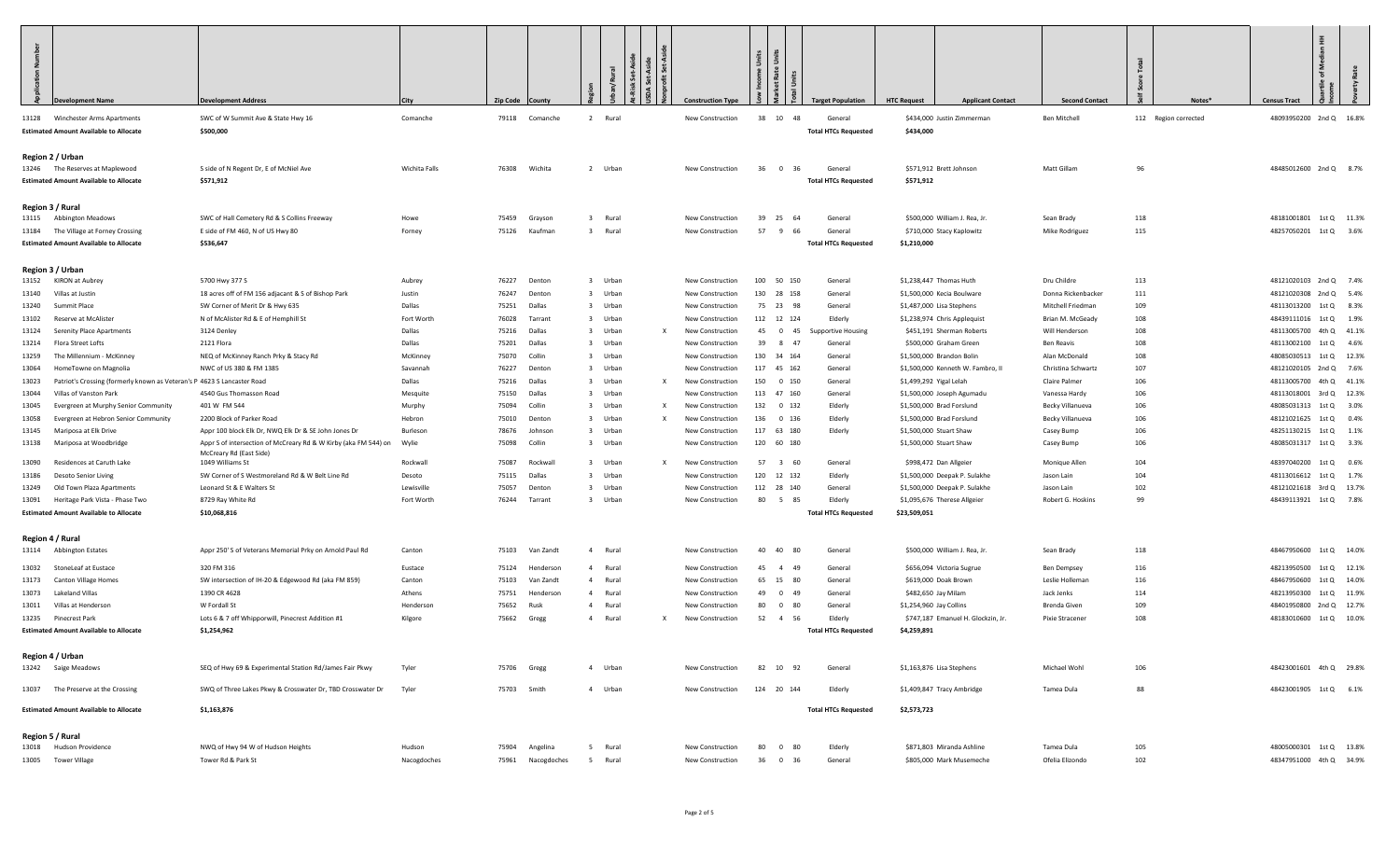| <b>Development Name</b>                                                          | <b>Development Address</b>                                                                         | City                                   | <b>Zip Code</b> | `ounty              |                         |   | <b>Construction Type</b>             | Rate                    |                      | <b>Target Population</b>               | <b>HTC Request</b><br><b>Applicant Contact</b>              | <b>Second Contact</b>         |            | Notes* | 圭<br>ofM<br><b>Census Tract</b>                   |             |
|----------------------------------------------------------------------------------|----------------------------------------------------------------------------------------------------|----------------------------------------|-----------------|---------------------|-------------------------|---|--------------------------------------|-------------------------|----------------------|----------------------------------------|-------------------------------------------------------------|-------------------------------|------------|--------|---------------------------------------------------|-------------|
| <b>Estimated Amount Available to Allocate</b>                                    | \$853,987                                                                                          |                                        |                 |                     |                         |   |                                      |                         |                      | <b>Total HTCs Requested</b>            | \$1,676,803                                                 |                               |            |        |                                                   |             |
| Region 5 / Urban                                                                 |                                                                                                    |                                        |                 |                     |                         |   |                                      |                         |                      |                                        |                                                             |                               |            |        |                                                   |             |
| 13203 Providence on Major                                                        | SWQ of N Major Dr & Westfield, Appr 3900 N Major Dr                                                | Beaumont                               |                 | 77713 Jefferson     | 5 Urban                 |   | New Construction                     | 108 20 128              |                      | Elderly                                | \$1,245,259 Miranda Ashline                                 | Tamea Dula                    | 100        |        | 48245000307 1st Q 12.0%                           |             |
| <b>Estimated Amount Available to Allocate</b>                                    | \$830,173                                                                                          |                                        |                 |                     |                         |   |                                      |                         |                      | <b>Total HTCs Requested</b>            | \$1,245,259                                                 |                               |            |        |                                                   |             |
| Region 6 / Rural                                                                 |                                                                                                    |                                        |                 |                     |                         |   |                                      |                         |                      |                                        |                                                             |                               |            |        |                                                   |             |
| 13053 Heritage Plaza                                                             | Flagship Blvd & Hwy 149 (Liberty St)                                                               | Montgomery                             | 77356           | Montgomery          | Rural<br>-6             | X | New Construction                     | 64<br>16                | 80                   | General                                | \$749,479 Chris Richardson                                  | Jessica Bailey                | 117        |        | 48339694500 1st Q 9.3%                            |             |
| 13059 Timberbrook Village                                                        | 11899 Old Montgomery Rd                                                                            | Willis                                 | 77318           | Montgomery          | Rural<br>6              |   | New Construction                     | 62                      | 18<br>80             | General                                | \$750,000 David Mark Koogler                                | Keith Richards                | 113        |        | 48339694202 1st Q 2.8%                            |             |
| 13183 Newport Village                                                            | SWQ of S Diamondhead Blvd & N Main St (FM 2100)                                                    | Crosby                                 | 77532           | Harris              | Rural<br>-6             |   | New Construction                     | 80                      | $\overline{0}$<br>80 | General                                | \$750,000 Justin Hartz                                      | Chris Dischinger              | 113        |        | 48201251902                                       | 1st Q 4.9%  |
| 13254 Rice Senior Housiing<br><b>Estimated Amount Available to Allocate</b>      | 862 acres Southwest from the corner of Loop 2765 & Hwy 71<br>\$500,000                             | El Campo                               | 77437           | Wharton             | Rural<br>6              |   | New Construction                     | 52                      | $\overline{4}$<br>56 | Elderly<br><b>Total HTCs Requested</b> | \$749,360 Emanuel H. Glockzin, Jr.<br>\$2,998,839           | Pixie Stracener               | 102        |        | 48481740900 1st Q 13.3%                           |             |
| Region 6 / Urban                                                                 |                                                                                                    |                                        |                 |                     |                         |   |                                      |                         |                      |                                        |                                                             |                               |            |        |                                                   |             |
| 13113 Reserve at Arcola Senior Living                                            | South of Hwy 6 & E of Darby Lane                                                                   | Arcola                                 | 77583           | Fort Bend           | 6 Urban                 |   | New Construction                     | 112  12  124            |                      | Elderly                                | \$1,280,834 Chris Applequist                                | Brian M. McGeady              | 109        |        | 48157674501 1st Q 4.2%                            |             |
| <b>Southfork Plantation</b><br>13052                                             | Southfork Parkway & County Rd 59                                                                   | Manvel                                 | 77578           | Brazoria            | 6 Urban                 | x | New Construction                     | 94 23 117               |                      | Elderly                                | \$1,040,709 Chris Richardson                                | Jessica Bailey                | 108        |        | 48039660602                                       | 1st Q 7.2%  |
| 13077<br>KIRON at Spring                                                         | NW quadrant of Kuykendahl Rd & Louetta Rd                                                          | Spring                                 | 77379           | Harris              | 6 Urban                 |   | New Construction                     | 108 52 160              |                      | General                                | \$1,328,377 Thomas Huth                                     | Dru Childre                   | 108        |        | 48201553801                                       | 1st Q 3.1%  |
| 13117<br>Red Bluff Apartment Homes                                               | NEC of Strawberry Rd & Genoa Red Bluff Rd                                                          | Houston                                | 77034           | Harris              | 6 Urban                 |   | New Construction                     | 50 22 72                |                      | General                                | \$650,000 Adrian Iglesias                                   | Rick J. Deyoe                 | 107<br>107 |        | 48201324000 1st Q 6.8%                            |             |
| <b>Hurstbourne Crossing</b><br>13182<br>13144 Mariposa at Pecan Park             | NWQ of Oates Rd & IH 10<br>Approx the 3600 block of Canada 0.2 miles N of W Fairmont Pkwy La Porte | Houston                                | 77013<br>77571  | Harris<br>Harris    | 6 Urban<br>6 Urban      |   | New Construction<br>New Construction | 120<br>120 60 180       | $0$ 120              | General<br>Elderly                     | \$1,250,000 Justin Hartz<br>\$1,500,000 Stuart Shaw         | Chris Dischinger              | 107        |        | 48201232600 2nd Q 4.4%<br>48201343000 2nd Q 11.5% |             |
|                                                                                  |                                                                                                    |                                        |                 |                     |                         |   |                                      |                         |                      |                                        |                                                             | Casey Bump                    |            |        |                                                   |             |
| Campanile at Jones Creek<br>13223                                                | 1717 Fm 359                                                                                        | Richmond                               | 77406           | Fort Bend           | Urban<br>6              | X | New Construction                     | 72                      | 6<br>- 78            | Elderly                                | \$890,000 Les Kilday                                        | Phyllis Sefeldt               | 107        |        | 48157673400 1st Q 4.8%                            |             |
| 13222<br>Gardens at Friendswood Lakes II                                         | 1423 W Parkwood Ave                                                                                | Friendswood                            | 77546           | Galvestor           | Urban<br>6              |   | New Construction                     | 31                      | 5 36                 | Elderly                                | \$500,000 Les Kilday                                        | Phyllis Sefeldt               | 106        |        | 48167720400 1st Q 0.1%                            |             |
| El Dorado Green Apartments<br>13110                                              | Appr 240 W El Dorado Blvd                                                                          | Houston                                | 77546           | Harris              | 6 Urban                 |   | New Construction                     | 88 20 108               |                      | Elderly                                | \$1,424,000 Gary Brinkley                                   | Donna Rickenbacker            | 105        |        | 48201350601                                       | 1st Q 1.6%  |
| 13120<br>MainStreet Kingwood                                                     | S side of Mills Branch Dr & E of Dunnan Rd                                                         | Houston                                | 77345           | Harris              | 6 Urban                 |   | New Construction                     | 80 16                   | 96                   | Elderly                                | \$1,221,345 Jarvon Harris                                   | Donna Rickenbacker            | 105        |        | 48201251502 1st Q 2.0%                            |             |
| 13143<br>The Hamilton                                                            | 1800 St Joseph Parkway                                                                             | Houston                                | 77003           | Harris              | 6 Urban                 |   | New Construction                     | 134 14 148              |                      | General                                | \$1,500,000 J. Steve Ford                                   | Carrie Ford                   | 105<br>104 |        | 48201100000 2nd Q 32.7%<br>48157674501 1st Q 4.2% |             |
| 13026<br>The Huntington at Sienna Plantation<br>13062<br>The Retreat at Westlock | 4200 block Trammel Fresno Road<br>W side of 24000 block of SH 249, just S of Westlock              | Missouri City<br>Tomball (Houston ETJ) | 77459<br>77377  | Fort Bend<br>Harris | 6 Urban<br>6 Urban      |   | New Construction<br>New Construction | 105 27 132<br>99 41 140 |                      | Elderly<br>Elderly                     | \$1,300,000 Mark Musemeche<br>\$1,260,904 Marcialete Voller | Ofelia Elizondo<br>Ann Duggin | 103        |        | 48201555502                                       | 1st Q 4.7%  |
| 13042<br>The Cottages at South Acres                                             | E side of the Appr 11300 block of Scott St                                                         | Houston                                | 77047           | Harris              | 6 Urban                 |   | New Construction                     | 102  42  144            |                      | General                                | \$1,425,351 Marcy H. Voller                                 | Ann Duggin                    | 102        |        | 48201331500 4th Q 23.3%                           |             |
| 13151 Lafayette Plaza                                                            | Appr NEC of Clarewood Dr & Bonhomme Rd                                                             | Houston                                | 77036           | Harris              | 6 Urban                 |   | New Construction                     | 98 24 122               |                      | Elderly                                | \$1,439,550 William D. Henson                               | Cheryl L. Henson              | 102        |        | 48201432802                                       | 4th Q 29.6% |
| 13256 4320 Lofts                                                                 | 4320 Old Spanish Trail                                                                             | Houston                                | 77021           | Harris              | 6 Urban                 |   | New Construction                     | 81 15 96                |                      | General                                | \$1,000,000 Audrey Martin                                   | Teresa Bowyer                 | 102        |        | 48201313200 3rd Q 20.5%                           |             |
| <b>Estimated Amount Available to Allocate</b>                                    | \$9,232,747                                                                                        |                                        |                 |                     |                         |   |                                      |                         |                      | <b>Total HTCs Requested</b>            | \$19,011,070                                                |                               |            |        |                                                   |             |
| Region 7 / Rural                                                                 |                                                                                                    |                                        |                 |                     |                         |   |                                      |                         |                      |                                        |                                                             |                               |            |        |                                                   |             |
| 13022 Liberty Manor                                                              | US Hwy 29 W @ Bailey Lane                                                                          | Liberty Hill                           | 78642           | Williamson          | $\overline{7}$<br>Rural |   | New Construction                     | 70                      | 4 74                 | Elderly                                | \$750,000 Ken Blankenship                                   | Breck Kean                    | 113        |        | 48491020202 1st Q 7.6%                            |             |
| 13201 The Trails at Carmel Creek                                                 | West of FM 685, S of Carl Stern Dr extension                                                       | Hutto                                  | 78634           | Williamsor          | $\overline{7}$<br>Rural |   | New Construction                     | 50 11 61                |                      | Elderly                                | \$500,000 Janine Sisak                                      | Teresa Bowyer                 | 112        |        | 48491020804                                       | 1st Q 6.3%  |
| 13251 River Terrace                                                              | Home Depot Way & Hwy 304                                                                           | Bastrop                                | 78602           | Bastrop             | 7 Rural                 |   | New Construction                     | 35 13                   | 48                   | General                                | \$500,000 Will Markel                                       | Jim Markel                    | 112        |        | 48021950300 2nd Q 9.1%                            |             |
| 13137 Mariposa at Ranch Road 12                                                  | Appr the 1440 Blk of RR 12 on E Side of Ranch Rd 12                                                | Wimberley                              | 78676           | Hays                | 7 Rural                 |   | New Construction                     | 40 40                   | 80                   | Elderly                                | \$500,000 Stuart Shaw                                       | Casey Bump                    | 111        |        | 48209010804 2nd Q 4.1%                            |             |
| <b>Estimated Amount Available to Allocate</b>                                    | \$500,000                                                                                          |                                        |                 |                     |                         |   |                                      |                         |                      | <b>Total HTCs Requested</b>            | \$2,250,000                                                 |                               |            |        |                                                   |             |
| Region 7 / Urban                                                                 |                                                                                                    |                                        |                 |                     |                         |   |                                      |                         |                      |                                        |                                                             |                               |            |        |                                                   |             |
| 13112 Liberty Trails Townhomes                                                   | Appr 95 acres; NEC of Hwy 29 & Hwy 1869                                                            | Liberty Hill                           | 78642           | Williamsor          | 7 Urban                 |   | New Construction                     | 75 25 100               |                      | General                                | \$1,090,000 Jorge A. Aguirre                                | Donna Rickenbacker            | 109        |        | 48491020202                                       | 1st Q 7.6%  |
| 13071 Windy Ridge Apartments                                                     | 10910 Ranch Rd 620                                                                                 | Austin                                 | 78726 Travis    |                     | 7 Urban                 |   | New Construction                     | 120 0 120               |                      | General                                | \$1,080,918 Adrian Iglesias                                 | Rick Deyoe                    | 108        |        | 48453001765 1st Q 6.2%                            |             |
| 13108 Skyway Studios                                                             | 2800 S Lamar Blvd                                                                                  | Austin                                 | 78704           | Travis              |                         |   | New Construction                     | 109 0 109               |                      | Supportive Housing                     | \$1,002,000 Walter Moreau                                   | Jennifer Hicks                | 107        |        | 48453001901 2nd Q 4.7%                            |             |
| 13109 Homestead Apartments                                                       | 3226 W Slaughter Lane                                                                              | Austin                                 | 78748 Travis    |                     | 7 Urban                 | X | New Construction                     | 126 14 140              |                      | General                                | \$1,252,000 Walter Moreau                                   | Jennifer Hicks                | 105        |        | 48453001746 2nd Q 5.2%                            |             |
| 13142 The Hills of Pflugerville                                                  | SWS of "to-be built" Colorado Sand Dr, N side of Pflugerville Pkwy                                 | Pflugerville                           | 78660 Travis    |                     | 7 Urban                 |   | New Construction                     | 117   0   117           |                      | Elderly                                | \$1,500,000 J. Steve Ford                                   | Carrie Ford                   | 105        |        | 48453001858 1st Q 2.1%                            |             |
| 13159 4800 Berkman                                                               | SWC of Berkman Dr & Barbara Jordan Blvd                                                            | Austin                                 | 78723 Travis    |                     | 7 Urban                 |   | New Construction                     | 140 30 170              |                      | General                                | \$1,500,000 Janine Sisak                                    | Wayne Gerami                  | 105        |        | 48453000306 4th Q 19.1%                           |             |
| 13125 Songhai at West Gate                                                       | 8700 Westgate Boulevard                                                                            | Austin                                 | 78745 Travis    |                     | 7 Urban                 |   | New Construction                     | 140 6 146               |                      | General                                | \$1,220,000 Miguel Medellin                                 | Cherno M. Njie                | 104        |        | 48453001729 2nd Q 6.3%                            |             |
| <b>Estimated Amount Available to Allocate</b>                                    | \$3,308,100                                                                                        |                                        |                 |                     |                         |   |                                      |                         |                      | <b>Total HTCs Requested</b>            | \$8,644,918                                                 |                               |            |        |                                                   |             |
| Region 8 / Rural                                                                 |                                                                                                    |                                        |                 |                     |                         |   |                                      |                         |                      |                                        |                                                             |                               |            |        |                                                   |             |
| 13033 StoneLeaf at Fairfield                                                     | 113 W Reunion St                                                                                   | Fairfield                              |                 | 75840 Freestone     | 8 Rural                 |   | New Construction                     | 45 4 49                 |                      | General                                | \$500,000 Victoria Sugrue                                   | <b>Ben Dempsey</b>            | 116        |        | 48161000200 1st Q 8.1%                            |             |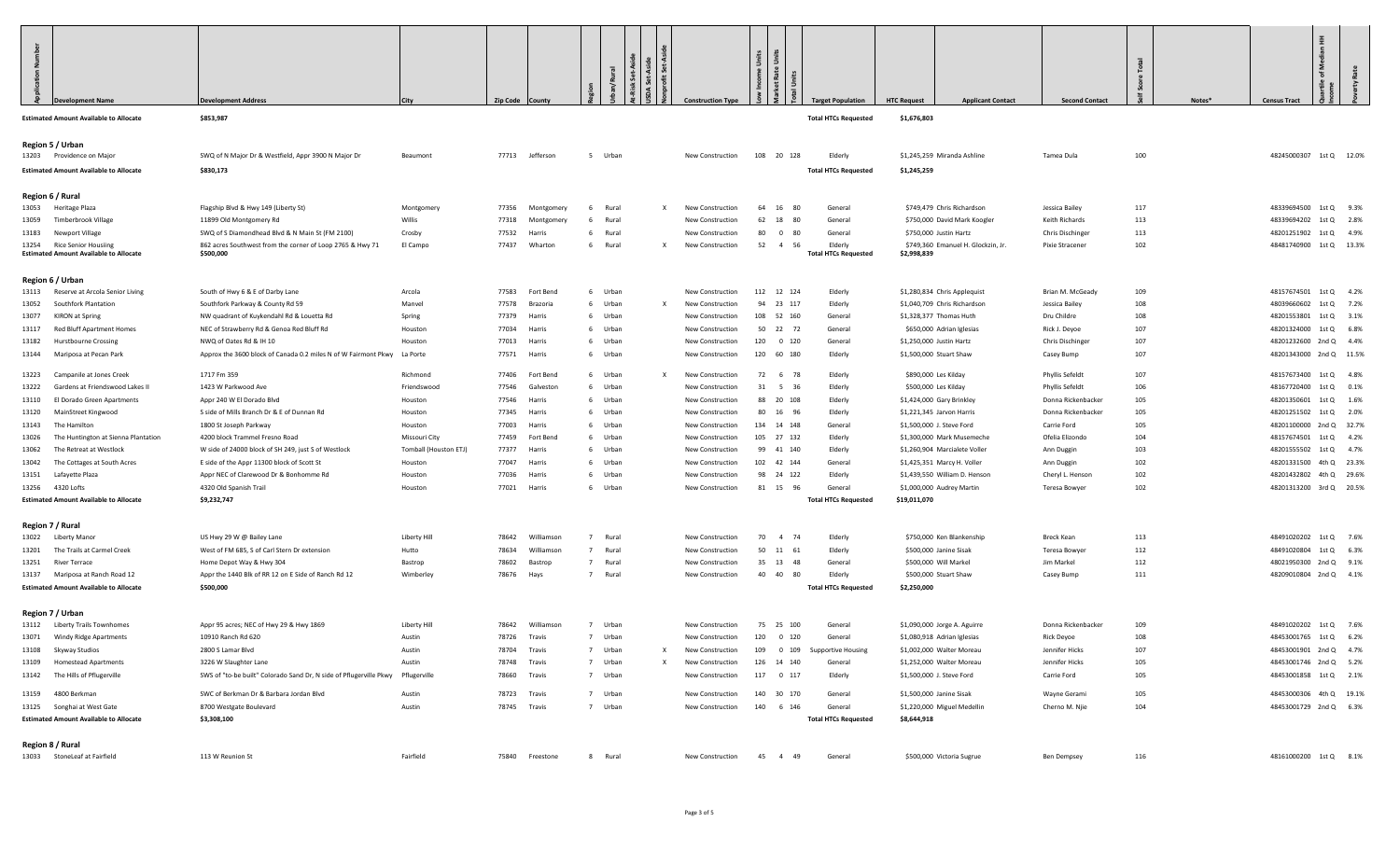| 13147 Eagles Crossing Apartments<br>13250 Hidden Glen<br><b>Estimated Amount Available to Allocate</b><br>Region 8 / Urban<br>13118 Oak Ridge Apartments<br>13187 Barron's Branch<br>13021 The Manor at Commerce Park<br>13012 Huntington Estates<br><b>Estimated Amount Available to Allocate</b><br>Region 9 / Rural<br>13013 Ana's Cove<br>13167 Freedoms Path at Kerrville<br>13020 The Manor at Currey Creek<br><b>Estimated Amount Available to Allocate</b><br>Region 9 / Urban<br>13192 Shaenfield Apartments<br>13196 Emerald Village<br>13262 Paso Fino Apartment Homes<br>13273 Richland Meadows Apartments<br>13188 Liberty Pass<br>13193 Balcones Lofts<br><b>Estimated Amount Available to Allocate</b><br>Region 10 / Rural<br>13213 Bailey Square<br><b>Estimated Amount Available to Allocate</b><br>Region 10 / Urban<br>13082 Woodland Creek Apartments<br><b>Estimated Amount Available to Allocate</b><br>Region 11 / Rural<br>13046 La Esperanza Del Rio<br>13051 Royal Gardens<br>13087 Villas del Rio<br>13154 Trosper Apartments<br><b>Estimated Amount Available to Allocate</b><br>Region 11 / Urban<br>13281 Sunquest Apartments<br>13263 Sunland Apartments<br>13068<br>Mayorca Villas<br>13100 Villages of Penitas<br>13081 River Bank Village | <b>Development Name</b> | <b>Development Address</b>                                                      | City                    | Zip Code County                   |                      | Set-A<br>l ä | <b>Construction Type</b>             | Rate                                | <b>Target Population</b>    | <b>HTC Request</b><br><b>Applicant Contact</b>             | <b>Second Contact</b>              |            | Notes* | <b>Census Tract</b>                                | Ŧ. |  |
|------------------------------------------------------------------------------------------------------------------------------------------------------------------------------------------------------------------------------------------------------------------------------------------------------------------------------------------------------------------------------------------------------------------------------------------------------------------------------------------------------------------------------------------------------------------------------------------------------------------------------------------------------------------------------------------------------------------------------------------------------------------------------------------------------------------------------------------------------------------------------------------------------------------------------------------------------------------------------------------------------------------------------------------------------------------------------------------------------------------------------------------------------------------------------------------------------------------------------------------------------------------------------|-------------------------|---------------------------------------------------------------------------------|-------------------------|-----------------------------------|----------------------|--------------|--------------------------------------|-------------------------------------|-----------------------------|------------------------------------------------------------|------------------------------------|------------|--------|----------------------------------------------------|----|--|
|                                                                                                                                                                                                                                                                                                                                                                                                                                                                                                                                                                                                                                                                                                                                                                                                                                                                                                                                                                                                                                                                                                                                                                                                                                                                              |                         | 1800 Block of Old Brandon Road                                                  | Hillsboro               | 76645 Hill                        | 8 Rural              |              | New Construction                     | 38 10<br>48                         | General                     | \$470,493 Justin Zimmerman                                 | Ben Mitchell                       | 115        |        | 48217961100 1st Q 12.1%                            |    |  |
|                                                                                                                                                                                                                                                                                                                                                                                                                                                                                                                                                                                                                                                                                                                                                                                                                                                                                                                                                                                                                                                                                                                                                                                                                                                                              |                         | NE of intersection of Mary Ln & Vaness St                                       | Salado                  | 76571 Bell                        | 8 Rural              |              | New Construction                     | 35 10 45                            | Elderly                     | \$500,000 Will Markel                                      | Jim Markel                         | 112        |        | 48027023403 1st Q 3.5%                             |    |  |
|                                                                                                                                                                                                                                                                                                                                                                                                                                                                                                                                                                                                                                                                                                                                                                                                                                                                                                                                                                                                                                                                                                                                                                                                                                                                              |                         | \$535,909                                                                       |                         |                                   |                      |              |                                      |                                     | <b>Total HTCs Requested</b> | \$1,470,493                                                |                                    |            |        |                                                    |    |  |
|                                                                                                                                                                                                                                                                                                                                                                                                                                                                                                                                                                                                                                                                                                                                                                                                                                                                                                                                                                                                                                                                                                                                                                                                                                                                              |                         |                                                                                 |                         |                                   |                      |              |                                      |                                     |                             |                                                            |                                    |            |        |                                                    |    |  |
|                                                                                                                                                                                                                                                                                                                                                                                                                                                                                                                                                                                                                                                                                                                                                                                                                                                                                                                                                                                                                                                                                                                                                                                                                                                                              |                         |                                                                                 |                         |                                   |                      |              |                                      |                                     |                             |                                                            |                                    |            |        |                                                    |    |  |
|                                                                                                                                                                                                                                                                                                                                                                                                                                                                                                                                                                                                                                                                                                                                                                                                                                                                                                                                                                                                                                                                                                                                                                                                                                                                              |                         | W of 10th St & Nolan Ridge Dr                                                   | Nolanville              | 76559<br>Bell                     | 8 Urban              |              | New Construction                     | $0$ 48<br>48                        | General                     | \$500,000 Chris Applequist                                 | Brian M. McGeady                   | 109        |        | 48027021800 1st Q 12.8%                            |    |  |
|                                                                                                                                                                                                                                                                                                                                                                                                                                                                                                                                                                                                                                                                                                                                                                                                                                                                                                                                                                                                                                                                                                                                                                                                                                                                              |                         | N 9th St & Colcord Ave (Appr 1323 N 9th st)<br>SWQ of Commerce St & Sparta Road | Waco<br>Belton          | 76707<br>McLennan<br>Bell         | 8 Urban              |              | New Construction<br>New Construction | 77 15<br>92<br>80 8 88              | General<br>Elderly          | \$963,900 Lisa Stephens                                    | David Deutch                       | 107<br>102 |        | 48309001200 4th Q 58.1%                            |    |  |
|                                                                                                                                                                                                                                                                                                                                                                                                                                                                                                                                                                                                                                                                                                                                                                                                                                                                                                                                                                                                                                                                                                                                                                                                                                                                              |                         | 3701 E Elms Road                                                                | Killeen                 | 76513<br>76542 Bell               | 8 Urban<br>8 Urban   | x            |                                      | 128 0 128                           | General                     | \$956,000 Ken Blankenship<br>\$1,500,000 Tim Lang          | Breck Kean<br>Brenda Given         | 90         |        | 48027021700 1st Q 8.2%<br>48027022402 1st Q 5.5%   |    |  |
|                                                                                                                                                                                                                                                                                                                                                                                                                                                                                                                                                                                                                                                                                                                                                                                                                                                                                                                                                                                                                                                                                                                                                                                                                                                                              |                         | \$1,517,311                                                                     |                         |                                   |                      |              | New Construction                     |                                     | <b>Total HTCs Requested</b> | \$3,919,900                                                |                                    |            |        |                                                    |    |  |
|                                                                                                                                                                                                                                                                                                                                                                                                                                                                                                                                                                                                                                                                                                                                                                                                                                                                                                                                                                                                                                                                                                                                                                                                                                                                              |                         |                                                                                 |                         |                                   |                      |              |                                      |                                     |                             |                                                            |                                    |            |        |                                                    |    |  |
|                                                                                                                                                                                                                                                                                                                                                                                                                                                                                                                                                                                                                                                                                                                                                                                                                                                                                                                                                                                                                                                                                                                                                                                                                                                                              |                         |                                                                                 |                         |                                   |                      |              |                                      |                                     |                             |                                                            |                                    |            |        |                                                    |    |  |
|                                                                                                                                                                                                                                                                                                                                                                                                                                                                                                                                                                                                                                                                                                                                                                                                                                                                                                                                                                                                                                                                                                                                                                                                                                                                              |                         | S Uvalde St to US 281 to E side of Sierra Blvd                                  | Pleasanton              | 78064<br>Atascosa                 | 9 Rural              |              | New Construction                     | 36<br>$0\quad 36$                   | General                     | \$625,288 Rene Sierra                                      | Sylvia Romans                      | 118        |        | 48013960100 3rd Q 13.2%                            |    |  |
|                                                                                                                                                                                                                                                                                                                                                                                                                                                                                                                                                                                                                                                                                                                                                                                                                                                                                                                                                                                                                                                                                                                                                                                                                                                                              |                         | 3600 Block of Memorial Blvd                                                     | Kerrville               | 78028<br>Kerr                     | 9 Rural              | $\mathsf{x}$ | New Construction                     | 49<br>$0$ 49                        | <b>Supportive Housing</b>   | \$717,000 Donald Paxton                                    | Craig Taylor                       | 116        |        | 48265960100 2nd Q 6.9%                             |    |  |
|                                                                                                                                                                                                                                                                                                                                                                                                                                                                                                                                                                                                                                                                                                                                                                                                                                                                                                                                                                                                                                                                                                                                                                                                                                                                              |                         | 10 FM 474                                                                       | Boerne                  | 78006 Kendall                     | 9 Rural              |              | New Construction                     | 70<br>4 74                          | Elderly                     | \$715,000 Ken Blankenship                                  | Breck Kean                         | 111        |        | 48259970402 1st Q 1.2%                             |    |  |
|                                                                                                                                                                                                                                                                                                                                                                                                                                                                                                                                                                                                                                                                                                                                                                                                                                                                                                                                                                                                                                                                                                                                                                                                                                                                              |                         | \$500,000                                                                       |                         |                                   |                      |              |                                      |                                     | <b>Total HTCs Requested</b> | \$2,057,288                                                |                                    |            |        |                                                    |    |  |
|                                                                                                                                                                                                                                                                                                                                                                                                                                                                                                                                                                                                                                                                                                                                                                                                                                                                                                                                                                                                                                                                                                                                                                                                                                                                              |                         |                                                                                 |                         |                                   |                      |              |                                      |                                     |                             |                                                            |                                    |            |        |                                                    |    |  |
|                                                                                                                                                                                                                                                                                                                                                                                                                                                                                                                                                                                                                                                                                                                                                                                                                                                                                                                                                                                                                                                                                                                                                                                                                                                                              |                         |                                                                                 |                         |                                   |                      |              |                                      |                                     |                             |                                                            |                                    |            |        |                                                    |    |  |
|                                                                                                                                                                                                                                                                                                                                                                                                                                                                                                                                                                                                                                                                                                                                                                                                                                                                                                                                                                                                                                                                                                                                                                                                                                                                              |                         | 10585 Shaenfield Rd                                                             | San Antonio             | 78254 Bexar                       | 9 Urban              | $\mathbf{x}$ | New Construction                     | 105 39 144                          | General                     | \$1,405,470 Shaenfield Apartments Ltd.                     | Ben Amor                           | 112        |        | 48029181726 1st Q 5.3%                             |    |  |
|                                                                                                                                                                                                                                                                                                                                                                                                                                                                                                                                                                                                                                                                                                                                                                                                                                                                                                                                                                                                                                                                                                                                                                                                                                                                              |                         | NEC of NW Loop 1604 & Corporate Woods Dr                                        | San Antonio             | 78259 Bexar                       | 9 Urban              | $\mathbf{x}$ | <b>New Construction</b>              | 134 30 144                          | General                     | \$1,500,000 Emerald Village Ltd.                           | Lori Hall                          | 112        |        | 48029121906 1st Q 2.7%                             |    |  |
|                                                                                                                                                                                                                                                                                                                                                                                                                                                                                                                                                                                                                                                                                                                                                                                                                                                                                                                                                                                                                                                                                                                                                                                                                                                                              |                         | 10729 Shaenfield Rd                                                             | San Antonio             | 78254<br>Bexar                    | 9 Urban              |              | New Construction                     | 149 11 160                          | General                     | \$1,500,000 Manish Verma                                   | <b>Walter Martinez</b>             | 109        |        | 48029181726 1st Q 5.3%                             |    |  |
|                                                                                                                                                                                                                                                                                                                                                                                                                                                                                                                                                                                                                                                                                                                                                                                                                                                                                                                                                                                                                                                                                                                                                                                                                                                                              |                         | +/- 9.31 Acres on Richland Hills Dr                                             | San Antonio             | 78251<br>Bexar                    | 9 Urban              |              | New Construction                     | 140 0 140                           | General                     | \$1,324,827 Ezequiel P. Elizondo                           | <b>Enrique Flores</b>              | 108        |        | 48029171924 1st Q 2.1%                             |    |  |
|                                                                                                                                                                                                                                                                                                                                                                                                                                                                                                                                                                                                                                                                                                                                                                                                                                                                                                                                                                                                                                                                                                                                                                                                                                                                              |                         | Appr 15497 Lookout Rd                                                           | Selma                   | 78154 Bexar                       | 9 Urban              |              | New Construction                     | 111  13  124                        | General                     | \$1,500,000 Lisa Stephens                                  | Michael Wohl                       | 107        |        | 48029121909 1st Q 9.2%                             |    |  |
|                                                                                                                                                                                                                                                                                                                                                                                                                                                                                                                                                                                                                                                                                                                                                                                                                                                                                                                                                                                                                                                                                                                                                                                                                                                                              |                         | SC of Gentleman Rd & Hillcrest Dr                                               | <b>Balcones Heights</b> | 78201<br>Bexar                    | 9 Urban              | $\mathbf{x}$ | New Construction                     | 50 34 84                            | General                     | \$711,849 Balcones Lofts Ltd.                              | Debra Guerrero                     | 107        |        | 48029180800 4th Q 31.1%                            |    |  |
|                                                                                                                                                                                                                                                                                                                                                                                                                                                                                                                                                                                                                                                                                                                                                                                                                                                                                                                                                                                                                                                                                                                                                                                                                                                                              |                         | \$3,927,470                                                                     |                         |                                   |                      |              |                                      |                                     | <b>Total HTCs Requested</b> | \$7,942,146                                                |                                    |            |        |                                                    |    |  |
|                                                                                                                                                                                                                                                                                                                                                                                                                                                                                                                                                                                                                                                                                                                                                                                                                                                                                                                                                                                                                                                                                                                                                                                                                                                                              |                         |                                                                                 |                         |                                   |                      |              |                                      |                                     |                             |                                                            |                                    |            |        |                                                    |    |  |
|                                                                                                                                                                                                                                                                                                                                                                                                                                                                                                                                                                                                                                                                                                                                                                                                                                                                                                                                                                                                                                                                                                                                                                                                                                                                              |                         |                                                                                 |                         |                                   |                      |              |                                      |                                     |                             |                                                            |                                    |            |        |                                                    |    |  |
|                                                                                                                                                                                                                                                                                                                                                                                                                                                                                                                                                                                                                                                                                                                                                                                                                                                                                                                                                                                                                                                                                                                                                                                                                                                                              |                         | SEQ of N Valley St & E Bailey St                                                | Cuero                   | 77954 DeWitt                      | 10 Rural             |              | New Construction                     | 48 8 56                             | General                     | \$500,000 Audrey Martin                                    | Teresa Bowyer                      | 113        |        | 48123970300 2nd Q 12.6%                            |    |  |
|                                                                                                                                                                                                                                                                                                                                                                                                                                                                                                                                                                                                                                                                                                                                                                                                                                                                                                                                                                                                                                                                                                                                                                                                                                                                              |                         | \$500,000                                                                       |                         |                                   |                      |              |                                      |                                     | <b>Total HTCs Requested</b> | \$500,000                                                  |                                    |            |        |                                                    |    |  |
|                                                                                                                                                                                                                                                                                                                                                                                                                                                                                                                                                                                                                                                                                                                                                                                                                                                                                                                                                                                                                                                                                                                                                                                                                                                                              |                         |                                                                                 |                         |                                   |                      |              |                                      |                                     |                             |                                                            |                                    |            |        |                                                    |    |  |
|                                                                                                                                                                                                                                                                                                                                                                                                                                                                                                                                                                                                                                                                                                                                                                                                                                                                                                                                                                                                                                                                                                                                                                                                                                                                              |                         | 11641 Leopard St                                                                | Corpus Christi          | 78410 Nueces                      | 10 Urban             | $\mathbf{x}$ | Reconstruction                       | 94<br>$0$ 94                        | General                     | \$1,356,998 Gilbert M. Piette                              | Roger H. Canales                   | 107        |        | 48355003601 1st Q 10.0%                            |    |  |
|                                                                                                                                                                                                                                                                                                                                                                                                                                                                                                                                                                                                                                                                                                                                                                                                                                                                                                                                                                                                                                                                                                                                                                                                                                                                              |                         | \$1,178,136                                                                     |                         |                                   |                      |              |                                      |                                     | <b>Total HTCs Requested</b> | \$1,356,998                                                |                                    |            |        |                                                    |    |  |
|                                                                                                                                                                                                                                                                                                                                                                                                                                                                                                                                                                                                                                                                                                                                                                                                                                                                                                                                                                                                                                                                                                                                                                                                                                                                              |                         |                                                                                 |                         |                                   |                      |              |                                      |                                     |                             |                                                            |                                    |            |        |                                                    |    |  |
|                                                                                                                                                                                                                                                                                                                                                                                                                                                                                                                                                                                                                                                                                                                                                                                                                                                                                                                                                                                                                                                                                                                                                                                                                                                                              |                         |                                                                                 |                         |                                   |                      |              |                                      |                                     |                             |                                                            |                                    |            |        |                                                    |    |  |
|                                                                                                                                                                                                                                                                                                                                                                                                                                                                                                                                                                                                                                                                                                                                                                                                                                                                                                                                                                                                                                                                                                                                                                                                                                                                              |                         | W of FM 3167 & S of Eisenhower Rd                                               | Rio Grande City ETJ     | 78582<br>Starr                    | 11 Rural             |              | New Construction                     | 10<br>60<br>50                      | General                     | \$500,000 Sara Reidy                                       | Linda S. Brown                     | 118        |        | 48427950104 1st Q 17.0%                            |    |  |
|                                                                                                                                                                                                                                                                                                                                                                                                                                                                                                                                                                                                                                                                                                                                                                                                                                                                                                                                                                                                                                                                                                                                                                                                                                                                              |                         | Eisenhower St (SW of Eisenhower St & Charco Blanco Rd)                          | Rio Grande City         | 78582 Starr                       | 11 Rural             | $\mathsf{x}$ | New Construction                     | 80<br>$\overline{\mathbf{0}}$<br>80 | General                     | \$586,271 Noorallah Jooma                                  | Robert Wilson                      | 117        |        | 48427950104 1st Q 17.0%                            |    |  |
|                                                                                                                                                                                                                                                                                                                                                                                                                                                                                                                                                                                                                                                                                                                                                                                                                                                                                                                                                                                                                                                                                                                                                                                                                                                                              |                         | N Hwy 83 & 300' W of Hernandez Rd & Corrales Rd                                 | Rio Grande City         | 78582<br>Starr                    | 11 Rural             |              | New Construction                     | 50 30<br>80                         | General                     | \$860,000 Kyndel Bennett                                   | Matthew Long                       | 117        |        | 48427950104 1st Q 17.0%                            |    |  |
|                                                                                                                                                                                                                                                                                                                                                                                                                                                                                                                                                                                                                                                                                                                                                                                                                                                                                                                                                                                                                                                                                                                                                                                                                                                                              |                         | Near 5 mile Rd & Trosper                                                        | Alton                   | 78573 Hidalgo                     | 11 Rural             |              | New Construction                     | 80<br>$0$ 80                        | General                     | \$1,138,000 Mike Lopez                                     | Tim Smith                          | 102        |        | 48215024113 3rd Q 41.3%                            |    |  |
|                                                                                                                                                                                                                                                                                                                                                                                                                                                                                                                                                                                                                                                                                                                                                                                                                                                                                                                                                                                                                                                                                                                                                                                                                                                                              |                         | \$909,573                                                                       |                         |                                   |                      |              |                                      |                                     | <b>Total HTCs Requested</b> | \$3,084,271                                                |                                    |            |        |                                                    |    |  |
|                                                                                                                                                                                                                                                                                                                                                                                                                                                                                                                                                                                                                                                                                                                                                                                                                                                                                                                                                                                                                                                                                                                                                                                                                                                                              |                         |                                                                                 |                         |                                   |                      |              |                                      |                                     |                             |                                                            |                                    |            |        |                                                    |    |  |
|                                                                                                                                                                                                                                                                                                                                                                                                                                                                                                                                                                                                                                                                                                                                                                                                                                                                                                                                                                                                                                                                                                                                                                                                                                                                              |                         |                                                                                 |                         |                                   |                      |              |                                      |                                     |                             |                                                            |                                    |            |        |                                                    |    |  |
|                                                                                                                                                                                                                                                                                                                                                                                                                                                                                                                                                                                                                                                                                                                                                                                                                                                                                                                                                                                                                                                                                                                                                                                                                                                                              |                         | 23850 Stuart Place Road<br>19000 FM 508                                         | Primera<br>Combes       | 78552 Cameron<br>78550<br>Cameron | 11 Urban<br>11 Urban | $\mathbf{x}$ | New Construction<br>New Construction | 100 28 128<br>100 40 140            | General<br>General          | \$1,400,000 Mr. Sunny K. Philip                            | Michelle Grandt<br>Michelle Grandt | 116<br>115 |        | 48061010302 1st Q 30.5%<br>48061010203 1st Q 25.0% |    |  |
|                                                                                                                                                                                                                                                                                                                                                                                                                                                                                                                                                                                                                                                                                                                                                                                                                                                                                                                                                                                                                                                                                                                                                                                                                                                                              |                         | 8.75 acres W Marcelo Blvd at Jose Marti Blvd                                    | Brownsville             | 78575<br>Cameron                  | 11 Urban             |              | New Construction                     | 48 72 120                           | General                     | \$1,500,000 Mr. Sunny K. Philip<br>\$500,000 Melissa Adami | Dewey Stevens                      | 112        |        | 48061012613 1st Q 22.2%                            |    |  |
|                                                                                                                                                                                                                                                                                                                                                                                                                                                                                                                                                                                                                                                                                                                                                                                                                                                                                                                                                                                                                                                                                                                                                                                                                                                                              |                         | 10 acres out of Diamond Commercial Park Subdivision                             | Penitas                 | 78576<br>Hidalgo                  | 11 Urban             |              | New Construction                     | 116  12  128                        | General                     | \$1,383,000 Steve Lollis                                   | Donna Rickenbacker                 | 112        |        | 48215024203 2nd Q 17.0%                            |    |  |
|                                                                                                                                                                                                                                                                                                                                                                                                                                                                                                                                                                                                                                                                                                                                                                                                                                                                                                                                                                                                                                                                                                                                                                                                                                                                              |                         | 202 Aquero Boulevard                                                            | Laredo                  | 78045<br>Webb                     | 11 Urban             |              | New Construction                     | 114 38 152                          | General                     | \$1,225,000 Apolonio ("Nono") Flores                       | Doak Brown                         | 111        |        | 48479001711 1st Q 11.7%                            |    |  |
| 13270 Bella Terra Apartments                                                                                                                                                                                                                                                                                                                                                                                                                                                                                                                                                                                                                                                                                                                                                                                                                                                                                                                                                                                                                                                                                                                                                                                                                                                 |                         | +/- 10.5 acres at SEQ of Morrison Rd & Pablo Kisel Blvd                         | Brownsville             | 78526<br>Camero                   | 11 Urban             |              | New Construction                     | 120<br>$0$ 120                      | General                     | \$1,420,889 Enrique Flores                                 | Enrique Flores, IV                 | 108        |        | 48061012612 1st Q 12.9%                            |    |  |
| 13275 Bella Vista Apartments                                                                                                                                                                                                                                                                                                                                                                                                                                                                                                                                                                                                                                                                                                                                                                                                                                                                                                                                                                                                                                                                                                                                                                                                                                                 |                         | +/- 8.5 acres at SWQ of McColl Rd & Sprague St                                  | Edinburg                | 78539 Hidalgo                     | 11 Urban             |              | New Construction                     | 120 0 120                           | General                     | \$1,210,263 Enrique Flores                                 | Enrique Flores, IV                 | 107        |        | 48215023904 1st Q 12.3%                            |    |  |
| <b>Estimated Amount Available to Allocate</b>                                                                                                                                                                                                                                                                                                                                                                                                                                                                                                                                                                                                                                                                                                                                                                                                                                                                                                                                                                                                                                                                                                                                                                                                                                |                         | \$4,833,193                                                                     |                         |                                   |                      |              |                                      |                                     | <b>Total HTCs Requested</b> | \$8,639,152                                                |                                    |            |        |                                                    |    |  |

**Region 12 / Rural**